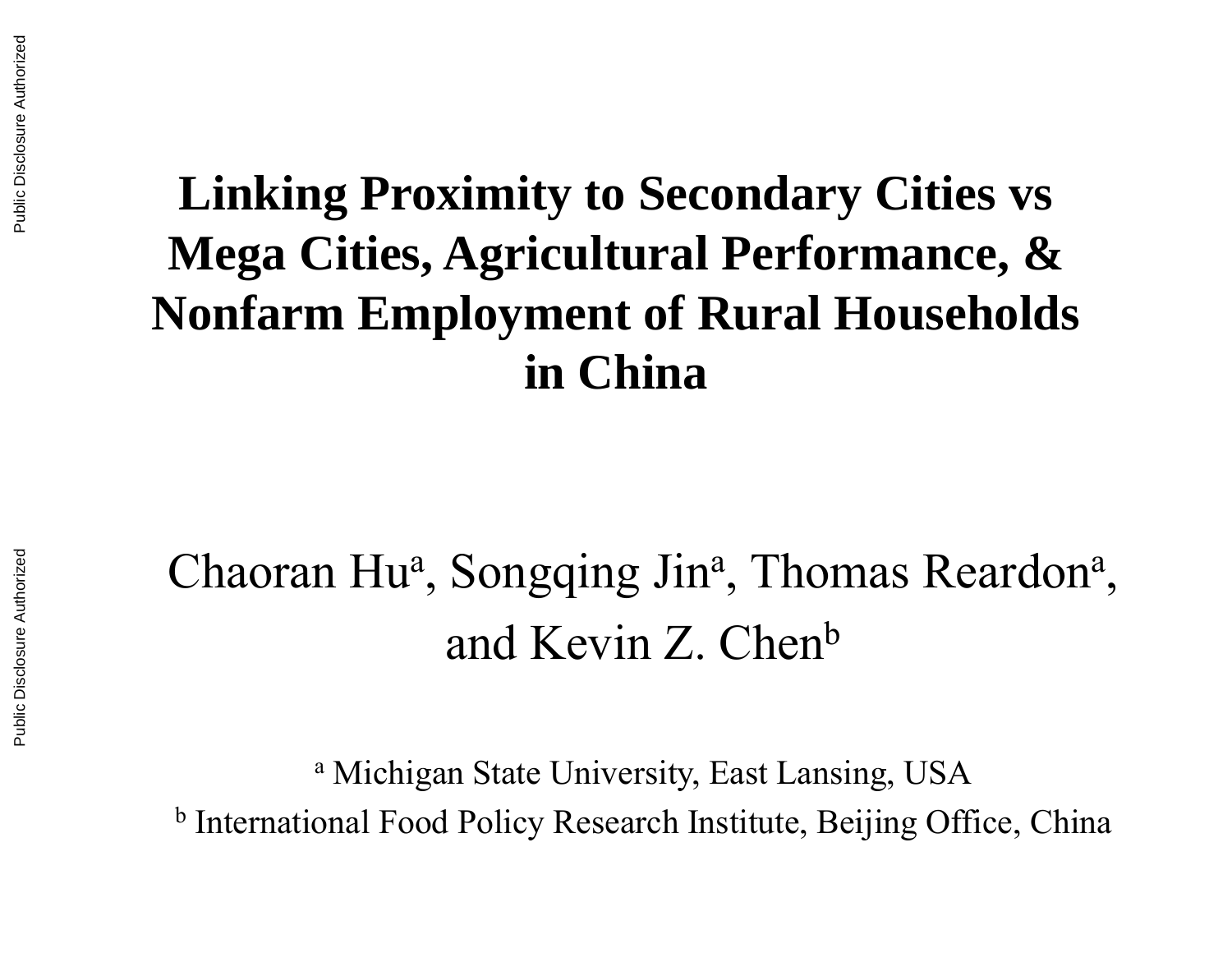## 1. Introduction

- **a) Definition and Importance of Nonfarm income of rural households**
- a.1) Nonfarm income
	- $=$  local nonfarm income  $+$  migration income
- a.2) Importance of nonfarm income for China rural households:
	- 34% (2000) to 52% (2010)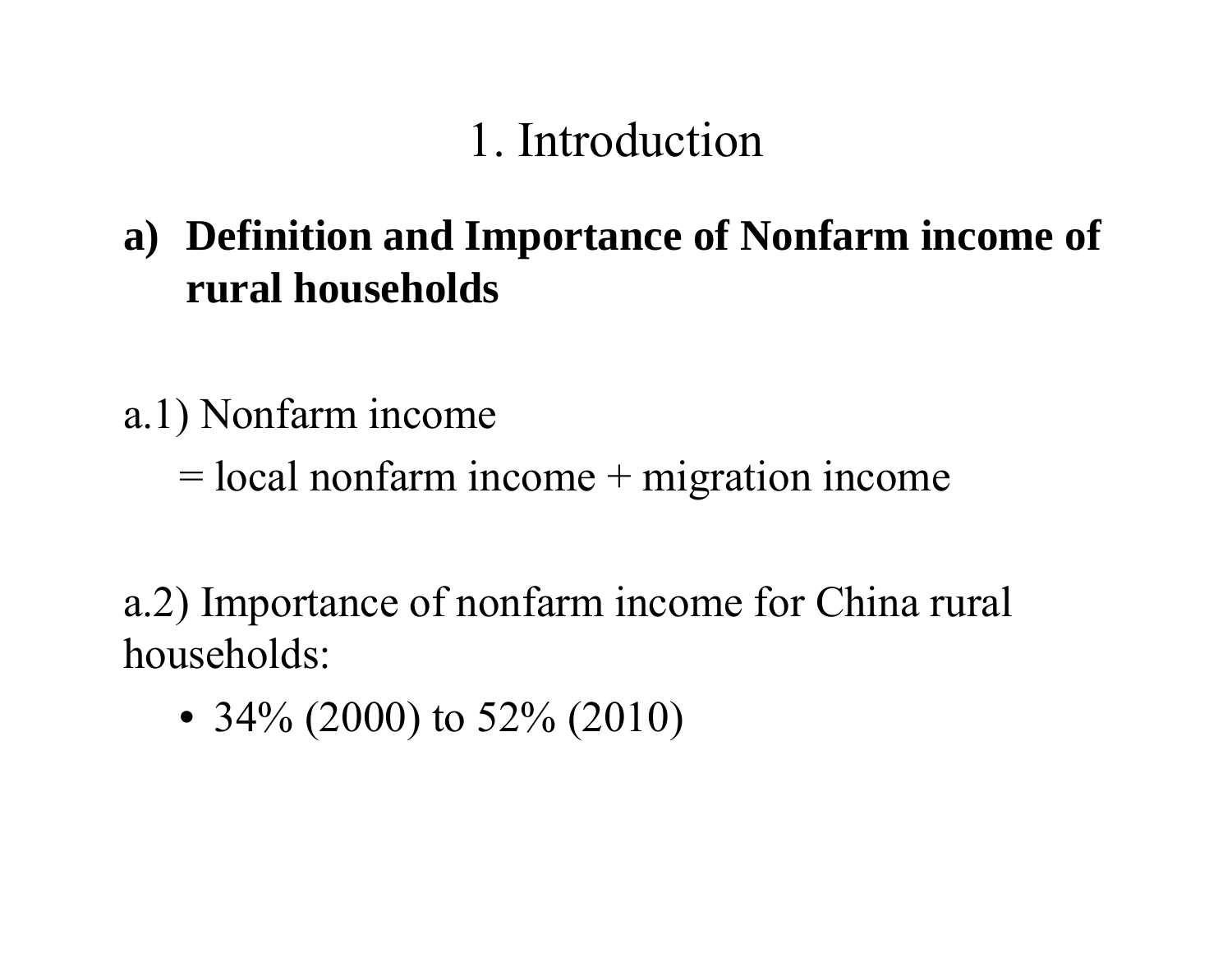#### **Income shares in our sample for 2005 & 2006**

|                             | 2005  | 2006 |
|-----------------------------|-------|------|
| <b>Agricultural Income</b>  | 50    | 45   |
| <b>Local nonfarm income</b> | 21    | 22   |
| <b>Migration income</b>     | 18    | 20   |
| Other income                | 11    | 13   |
| Total                       | 1(0() |      |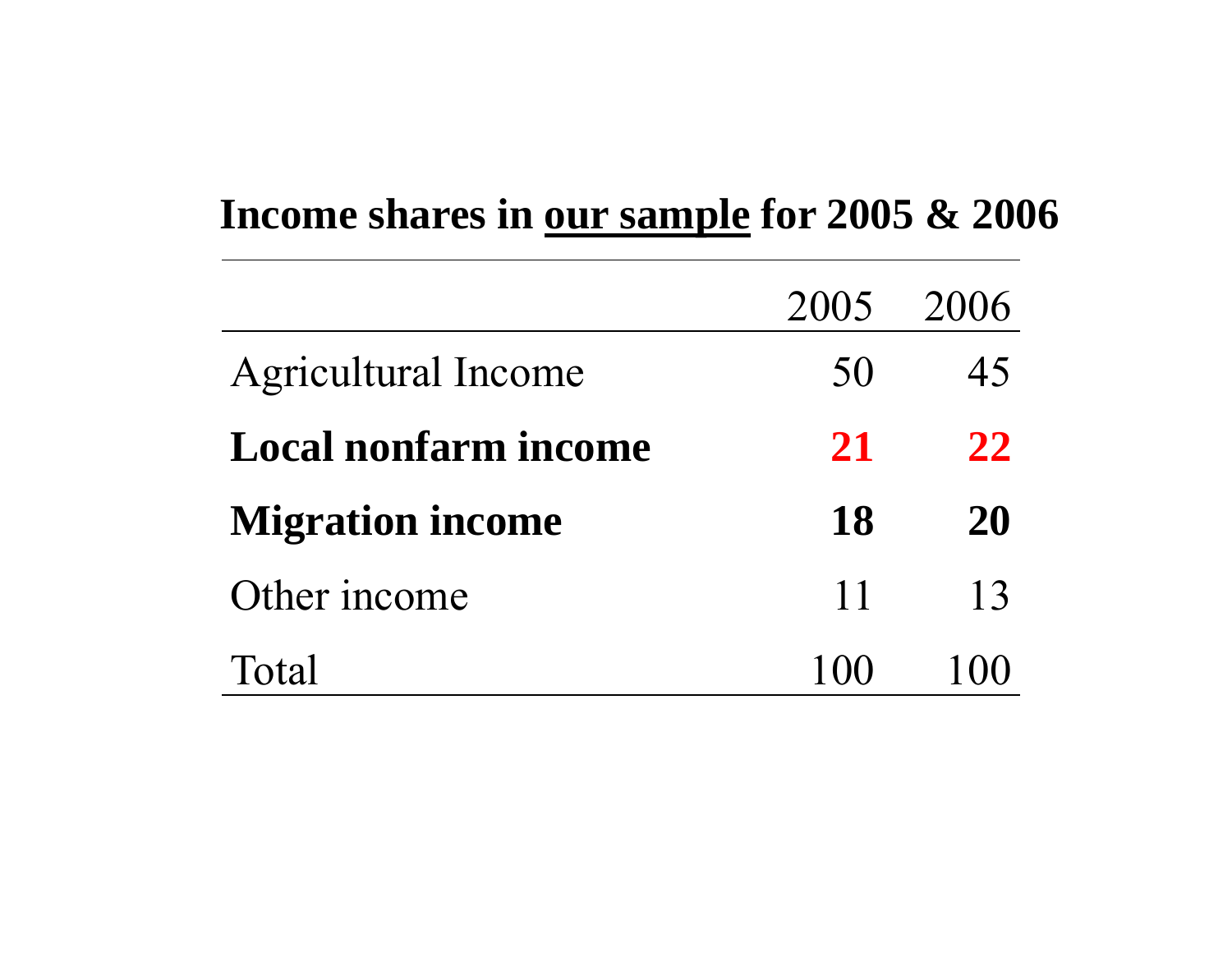**b) Literature gaps**

**Gap 1): did not differ distance to urban center/cities of different sizes, which may affect rural household employment choices differently:**

- 1) Different attractions for migrants (amenities, wages, living costs)
- 1) Different product market interactions with rural areas (agroindustry)
- 1) Different consumption demand of city on rural areas (income, diet diversity)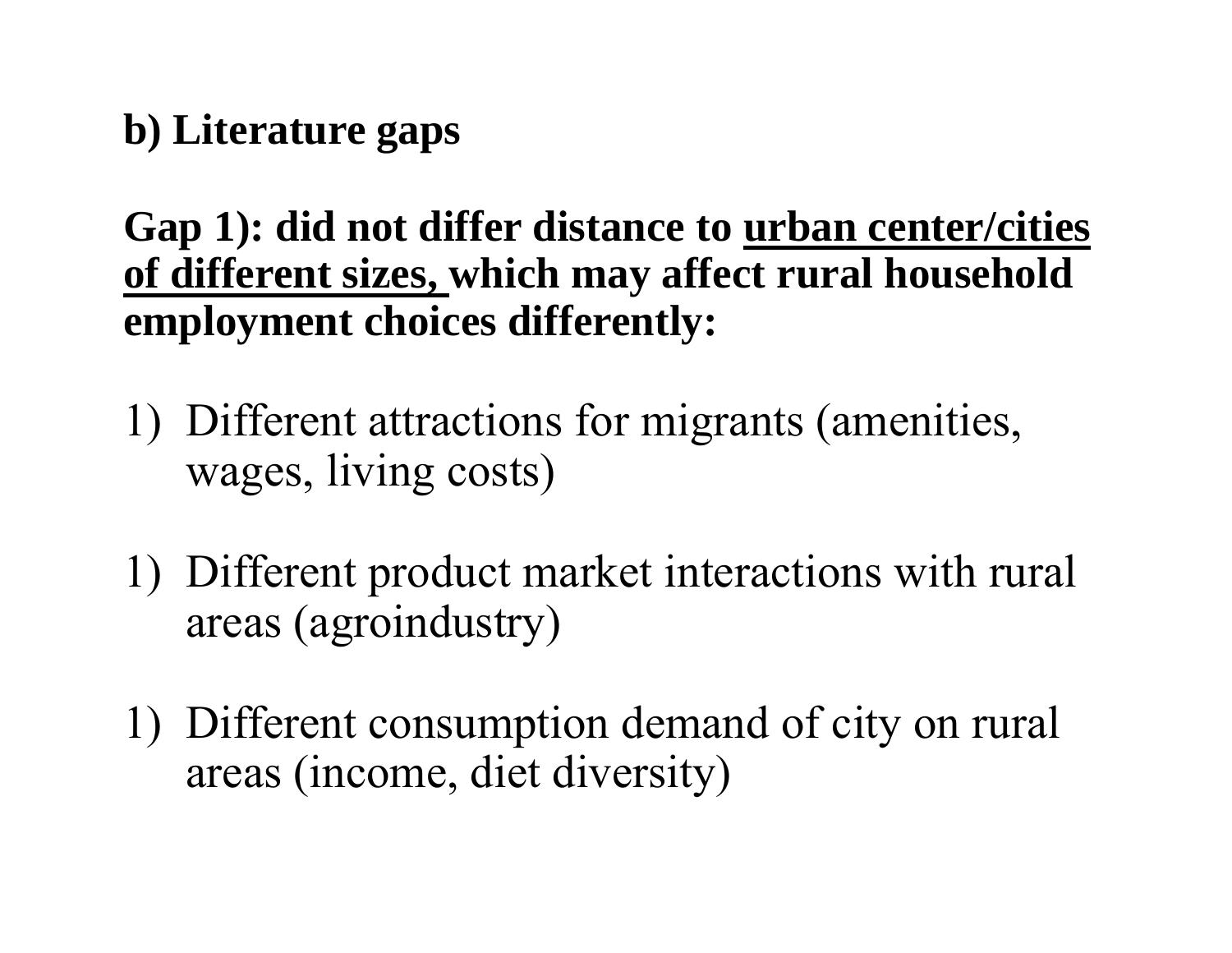#### **Gap 2): distance to nearest city only may ignore the impacts from other potential cities**

International evidence:

Fafchamps et al. (2006): school participation in Nepal de Janvry and Sadoulet (2001): off-farm participation in Mexico

Chinese case, in particular:

E.g. Rural-urban migrants are attached by several cities in Guangdong province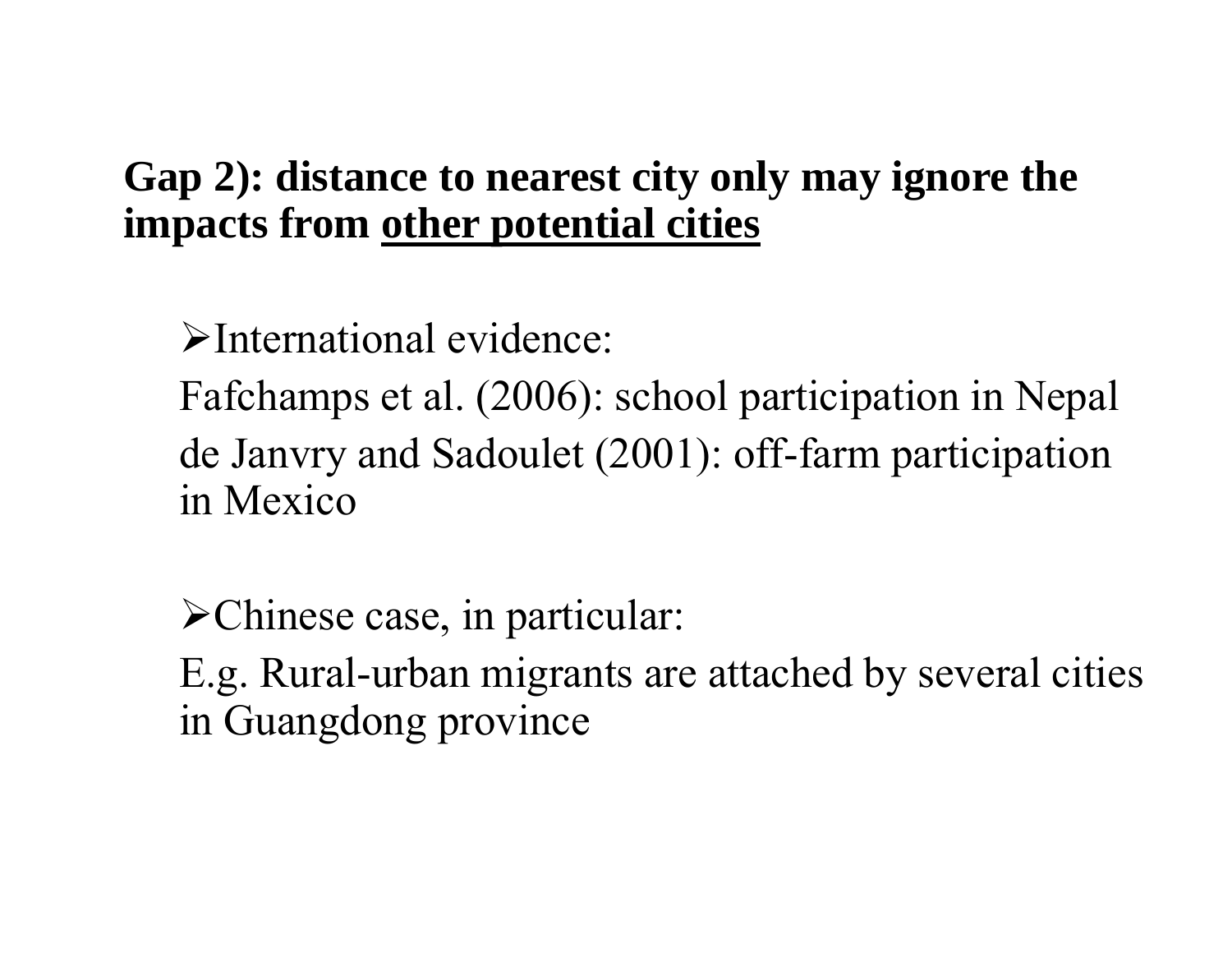#### **c) Research question:**

### **How does distance to cities by different sizes impact rural household nonfarm income (values and shares)?**

**… conditioned by agricultural performance of zone … conditioned by different categories of distance measures**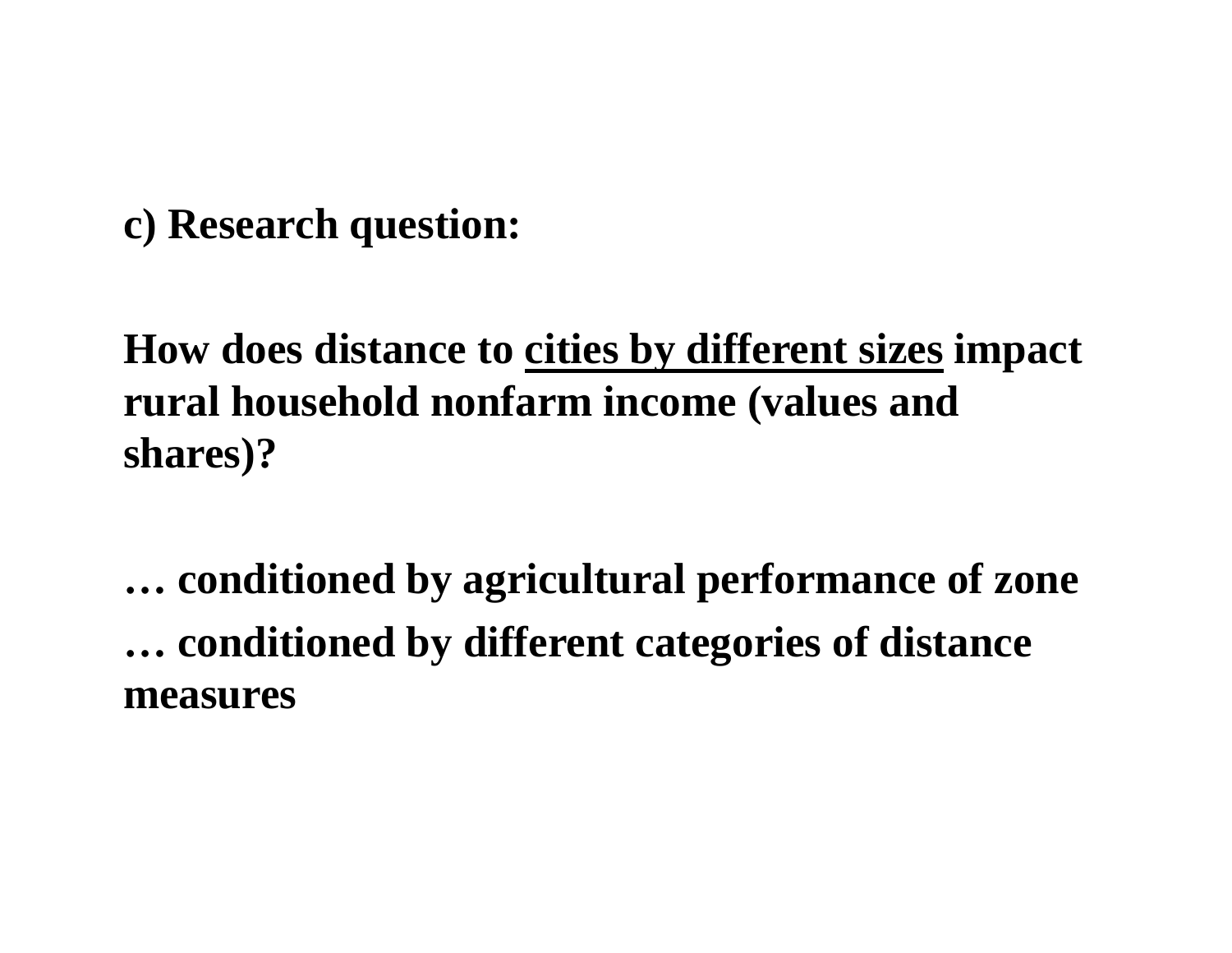2. Sample of households & cities

#### **2.1. Household sample**

- a) China's Research Center for the Rural Economy (RCRE)
- b) Two-year panel datasets (**2005 & 2006**);
- c) Sample size:
	- **3,050 households; 55 villages;**
	- **5 heterogeneous provinces**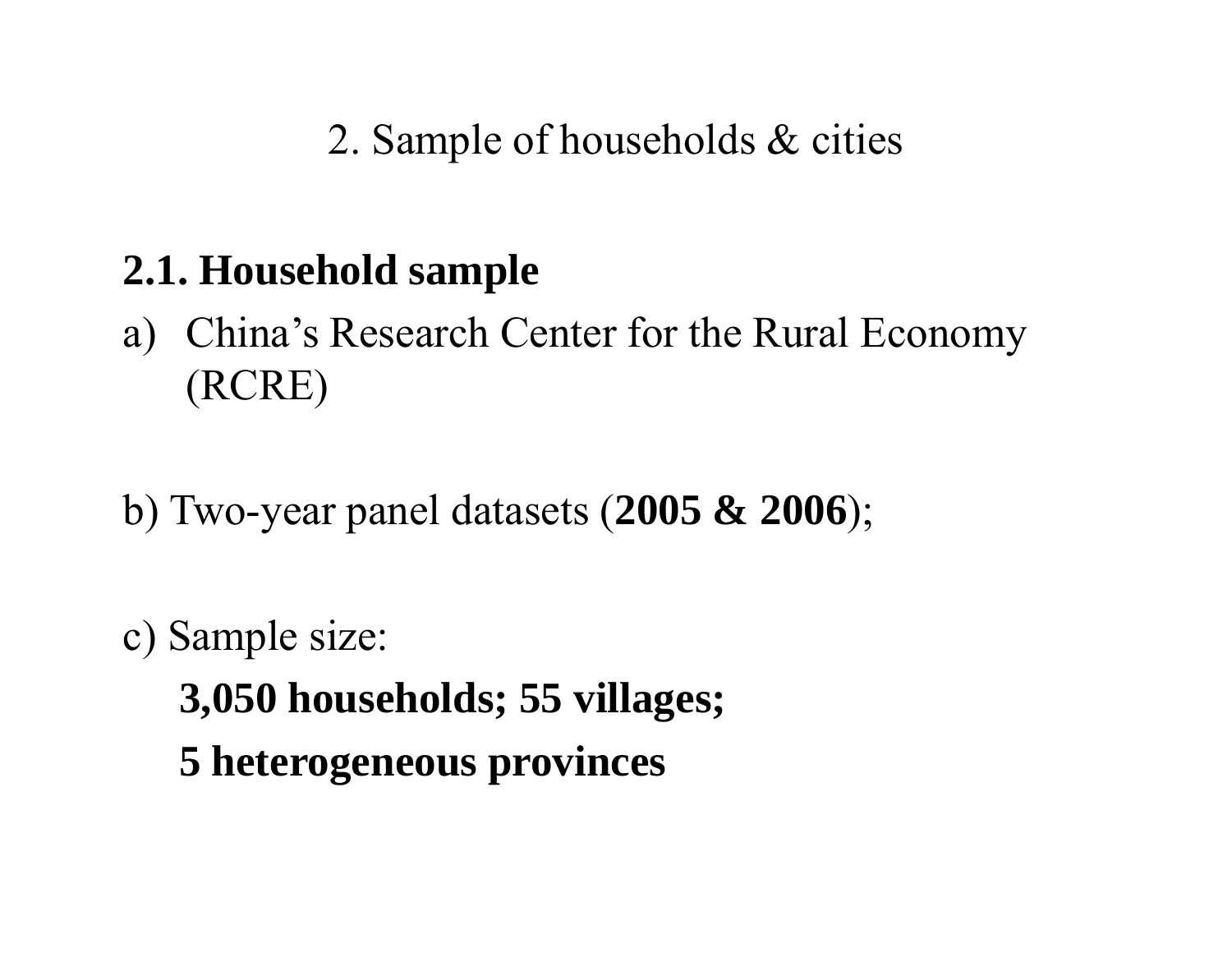#### **2.2. City sample**

- **a) China's city classification**
- a.1) Prefectural level city
	- China divided into 344 "prefectural cities"
	- –— each has urban center (can be mega, large, or small), plus surrounding area divided into several counties.
- a.2) County level city (below prefecture), 1300
	- –– Each county includes a county center and the surrounding rural areas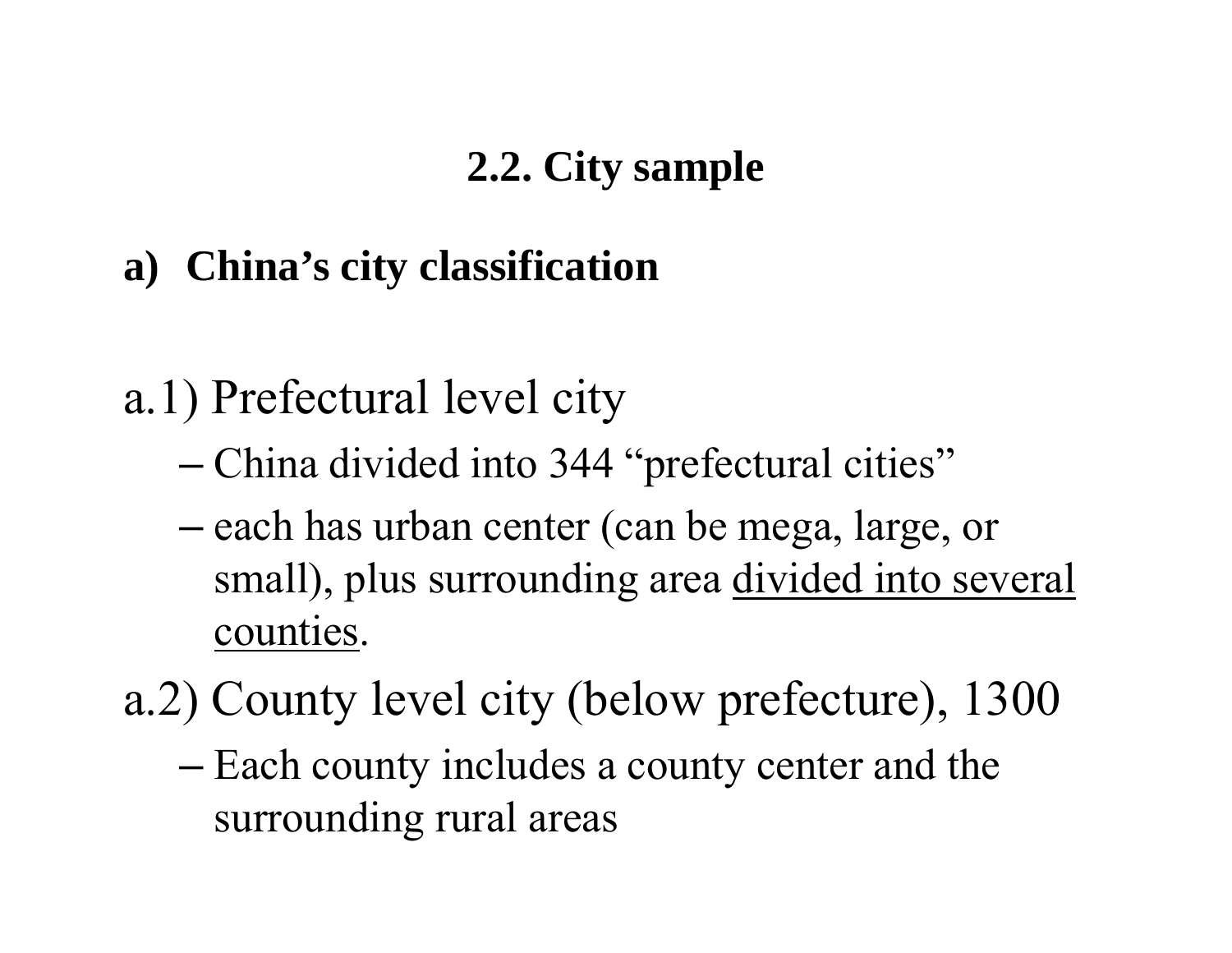#### **b) What we use and not use**

#### **b.1) Using: Prefectural level cities (aggregate urban areas in Prefecture)**

–— To <u>include</u> impacts from <u>all</u> urban areas

### (**urban agglomeration** )

- rural respondents tend to answer by "mega city" or "prefecture"
- b.2) Not using: County-level cities
	- –— <u>Difficult</u> to get data
	- Au & Henderson/2006: county-city effects on labor productivity not distinguishable from rural areas' effects.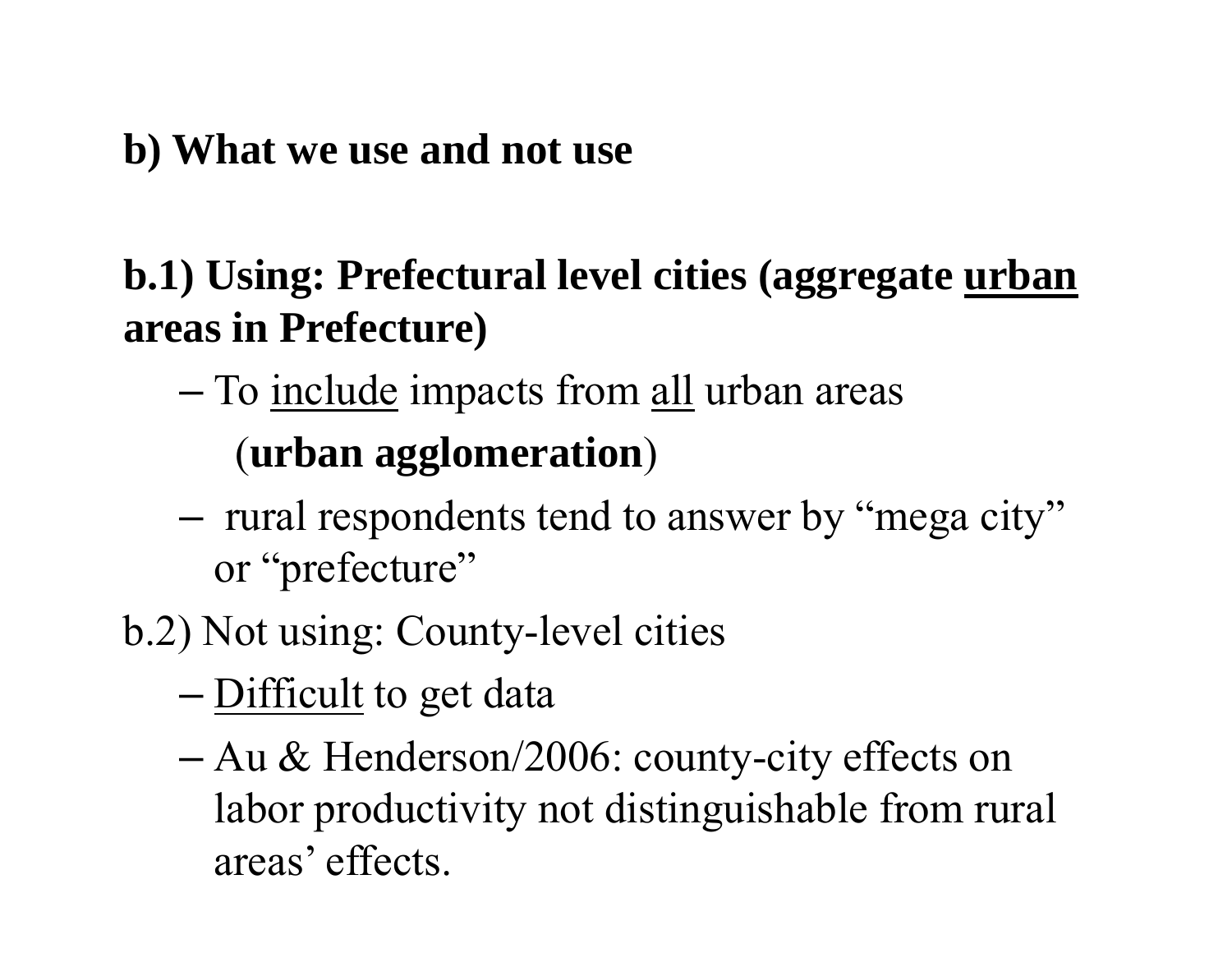#### **Prefecture-cities distribution**

|              |                         | City   | Share in     |               |
|--------------|-------------------------|--------|--------------|---------------|
| City<br>Type | Population<br>(million) | Number | <b>Share</b> | urban<br>pop. |
| <b>Small</b> | $0 - 1$                 | 152    | 44           | 15            |
| Large        | $1-5$                   | 183    | 53           | 68            |
| Mega         | >5                      | 9      | 3            | 16            |
| Total        |                         | 344    | 100          | 100           |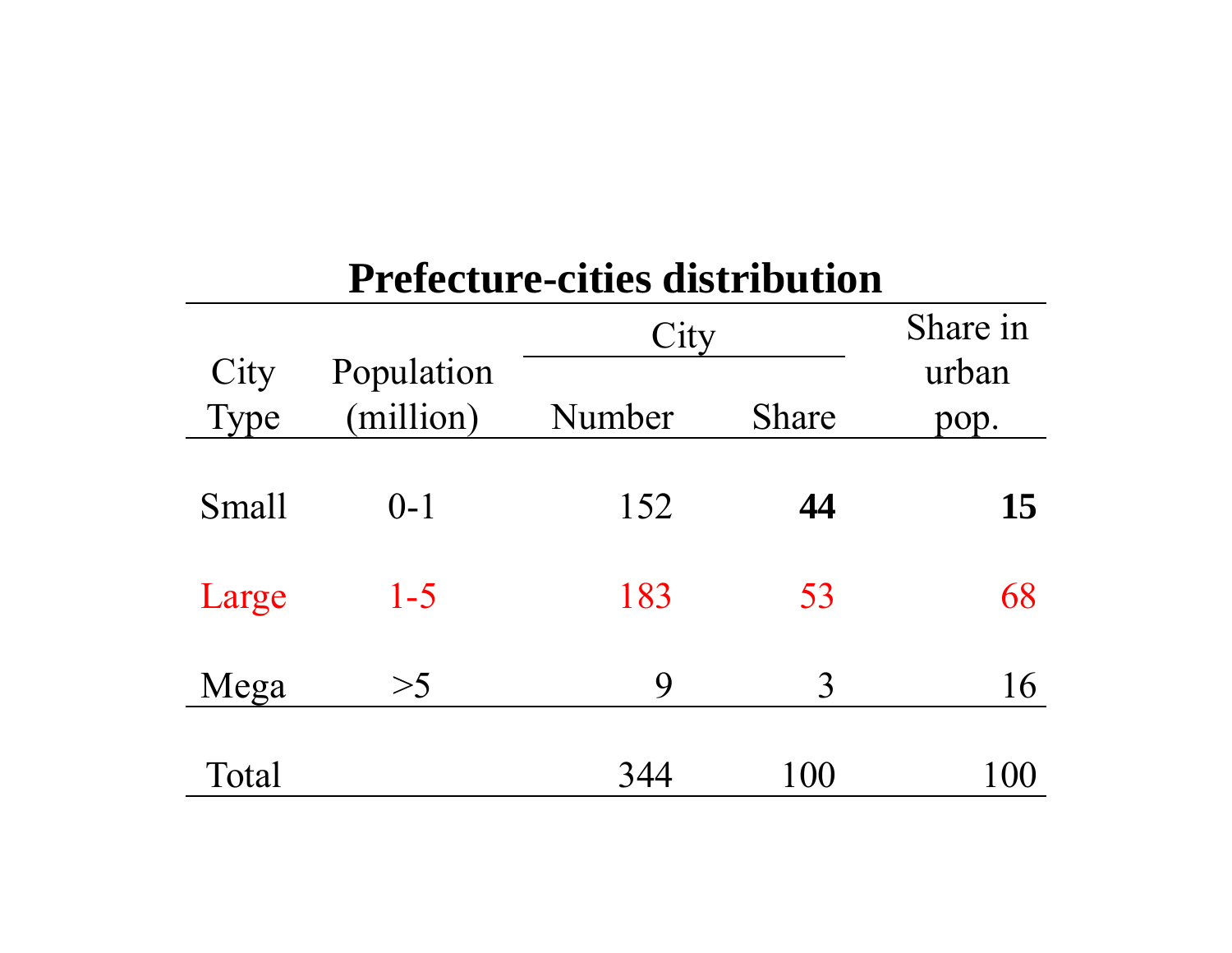# 2.3. Definitions of Urban Proximity **Five sets** of distance variables we compare

Nearest

**a) Unweighted distance** to nearest city of any size **b) Unweighted distance** to nearest city in each of three size categories (small, large, mega)

All cities

**c) Weighted distance by city population**/total urban population in city category

- **d) Weighted by manufacturing GDP**
- **e) Weighted by services GDP**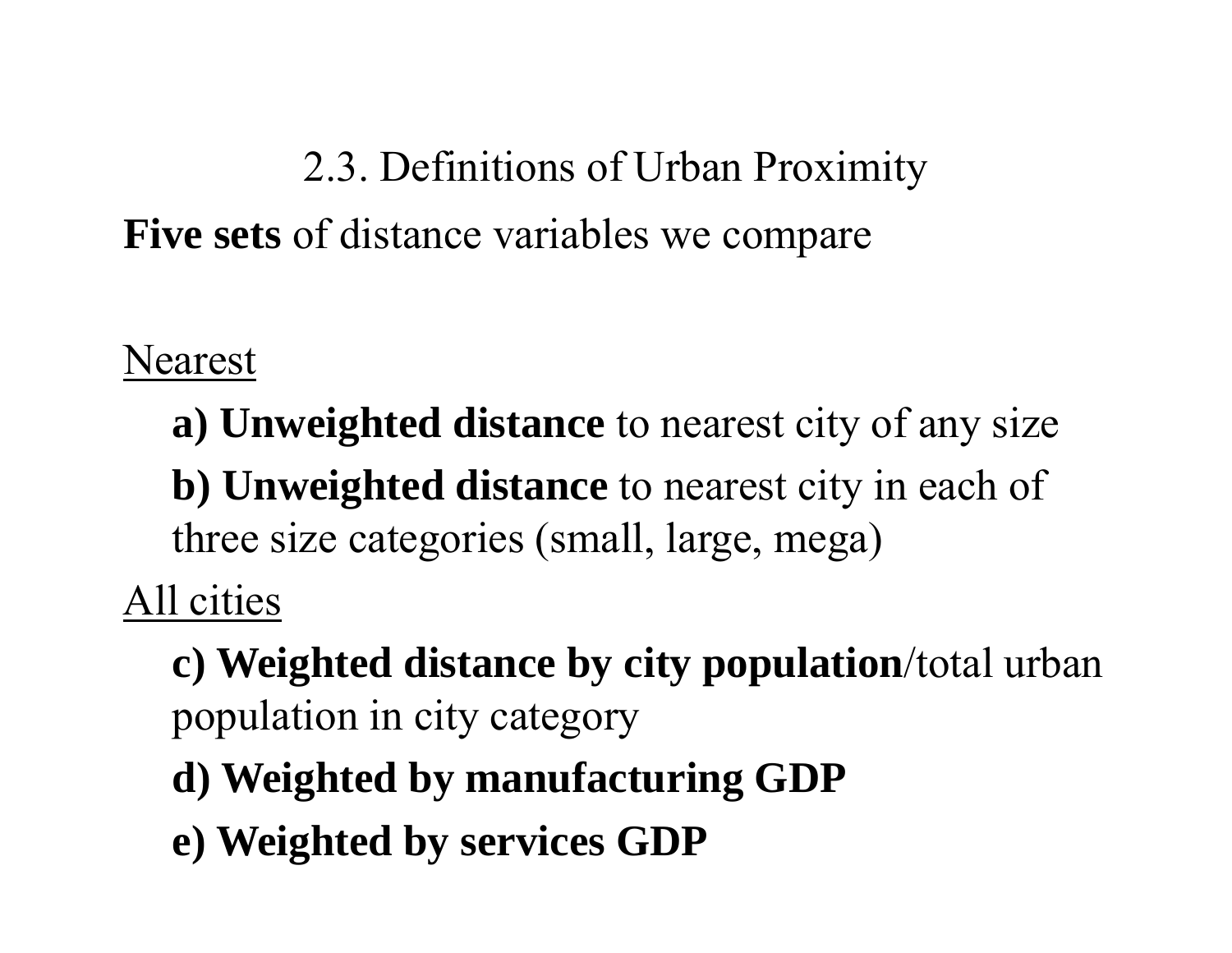### **3. Model and estimation**

a) Estimation Equation (linear)

*Yijt =* $a = \alpha + \beta_1$ Small<sub>j</sub> +  $\beta_2$ Large<sub>j</sub> +  $\beta_3$ Mega<sub>j</sub> +  $\beta_4$  AP<sub>jt</sub> +  $\delta$  $Z_{\rm ijt}$  $+$  $\gamma_{\text{year}} + \varphi_{\text{province}} + \mathbf{v}_{\text{j}} + \mathbf{c}_{\text{ij}} + \mathbf{\varepsilon}_{\text{ijt}}$ 

- – *Y* are incomes (local nonfarm, agriculture, and migration) of household, village, year;
- –- Small<sub>j</sub>, Large<sub>j,</sub> and Mega<sub>j</sub> are three distances
- $\mathcal{L}_{\mathcal{A}}$  , and the set of the set of the set of the set of the set of the set of the set of the set of the set of the set of the set of the set of the set of the set of the set of the set of the set of the set of th *AP* is agricultural performance of village
- –*Z*: individual and household level controls
- – $\gamma_\mathrm{year}$  and φ $_\mathrm{province}$  time and province fixed effects
- $\rm v_j$  and  $\rm c_{ij}$  village- and household-specific unobserved characteristics;
- – $\epsilon_{\rm ijt}$  is random error, clustered by village.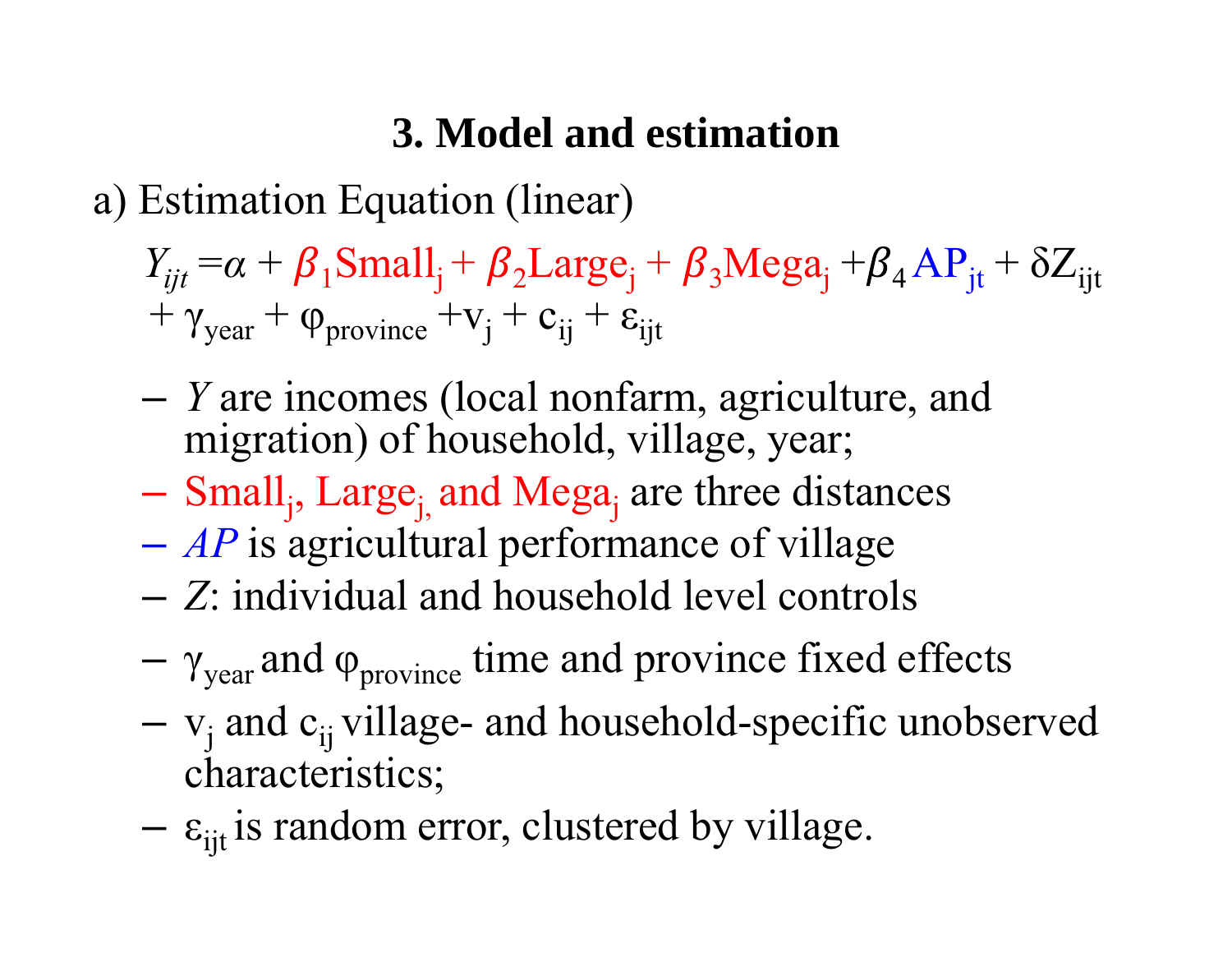b) Estimation methods

b.1) address unobserved household and village effects with **Correlated random effect** (CRE) estimation

b.2) **address potential endogeneity of AP use IV method** (temperature, humidity, rain, organic carbon, and pH) (similar to Deichmann, Shilpi, Vilkis 2009)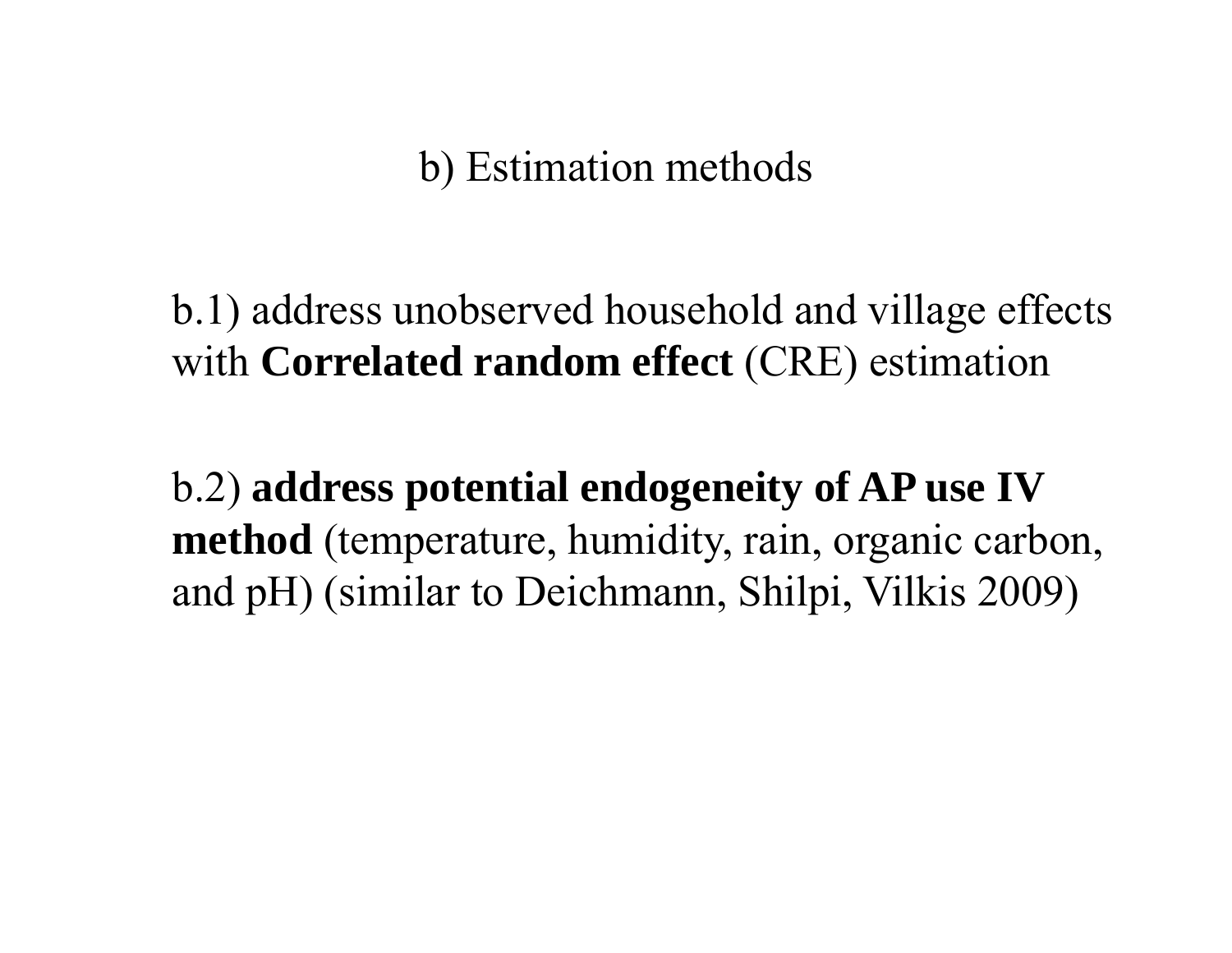# 4. Key findings and conclusions

4.1 Findings by distance measure (just controlling for agricultural performance, not interacting with distances)

4.2 Findings w/ interaction agricultural performance & distances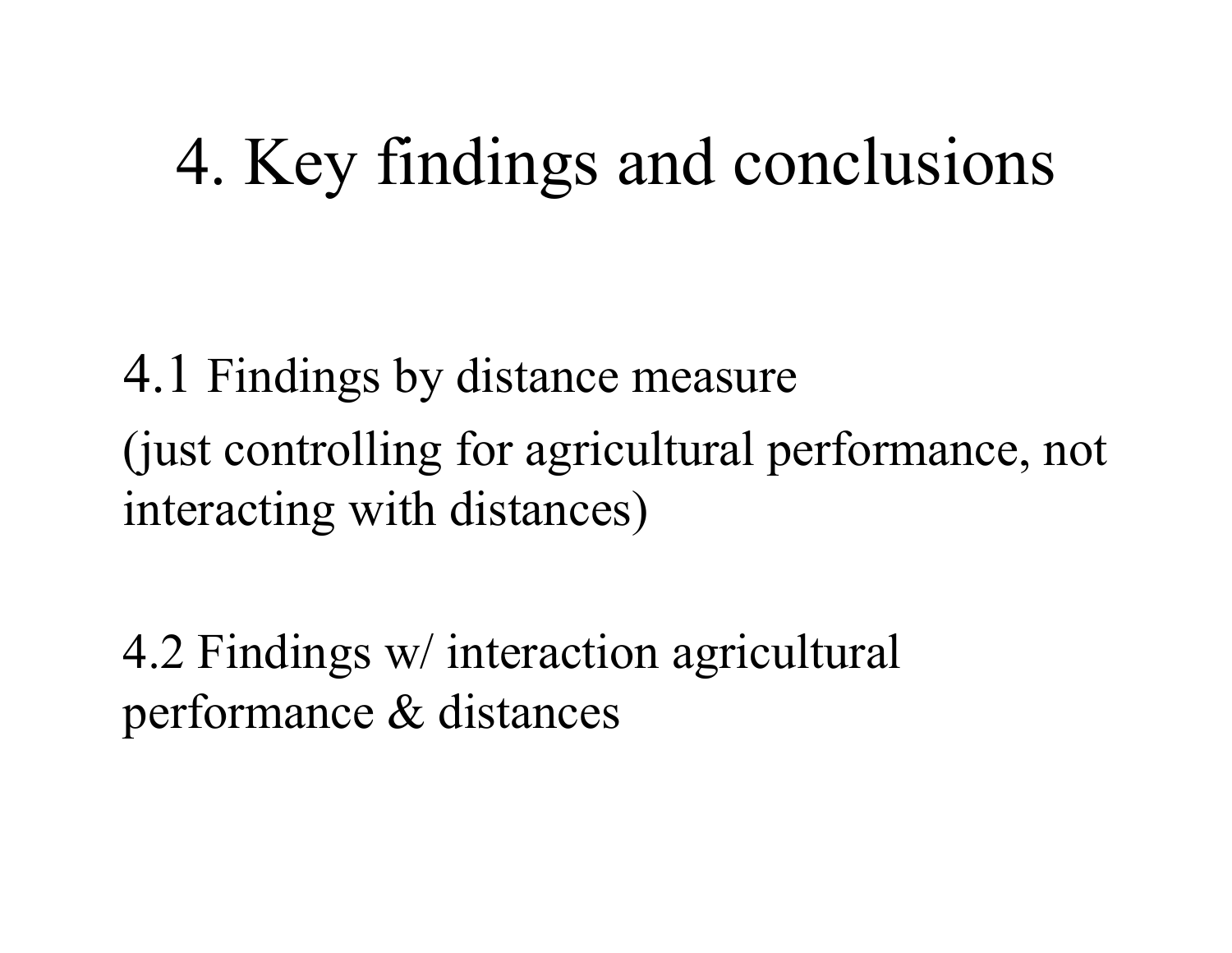## **4.1 Findings by distance measure (just controlling for ag perf. not interacting with distance)**

| <b>Distance</b> (ln)        | <b>Nearest</b> | <b>Nearest</b> | Popul.       | <b>GDP</b> weighted |           |  |
|-----------------------------|----------------|----------------|--------------|---------------------|-----------|--|
| HH $\#=3,050$               | city           | city by        | Wgt.         | From                | From      |  |
|                             | size           |                | Manuf.       | Service             |           |  |
| <b>Local nonfarm income</b> |                |                |              |                     |           |  |
| Dis nearest                 | $-1.374$       |                |              |                     |           |  |
| Dis smaller                 |                | 0.114          | $-72.314***$ | $-112.274***$       | $-23.776$ |  |
| Dis large                   |                | $-0.215$       | $-96.580*$   | $-62.054*$          | 9.427     |  |
| Dis<br>mega                 |                | $-0.766$       | 142.234***   | 146.400**           | 6.601     |  |

1.Nearest "any city" & "city size" unweighted measure: no significances.

2. Popul. and Manuf.-GDP Weighted distances:

close to **secondary** cities --> higher local nonfarm income.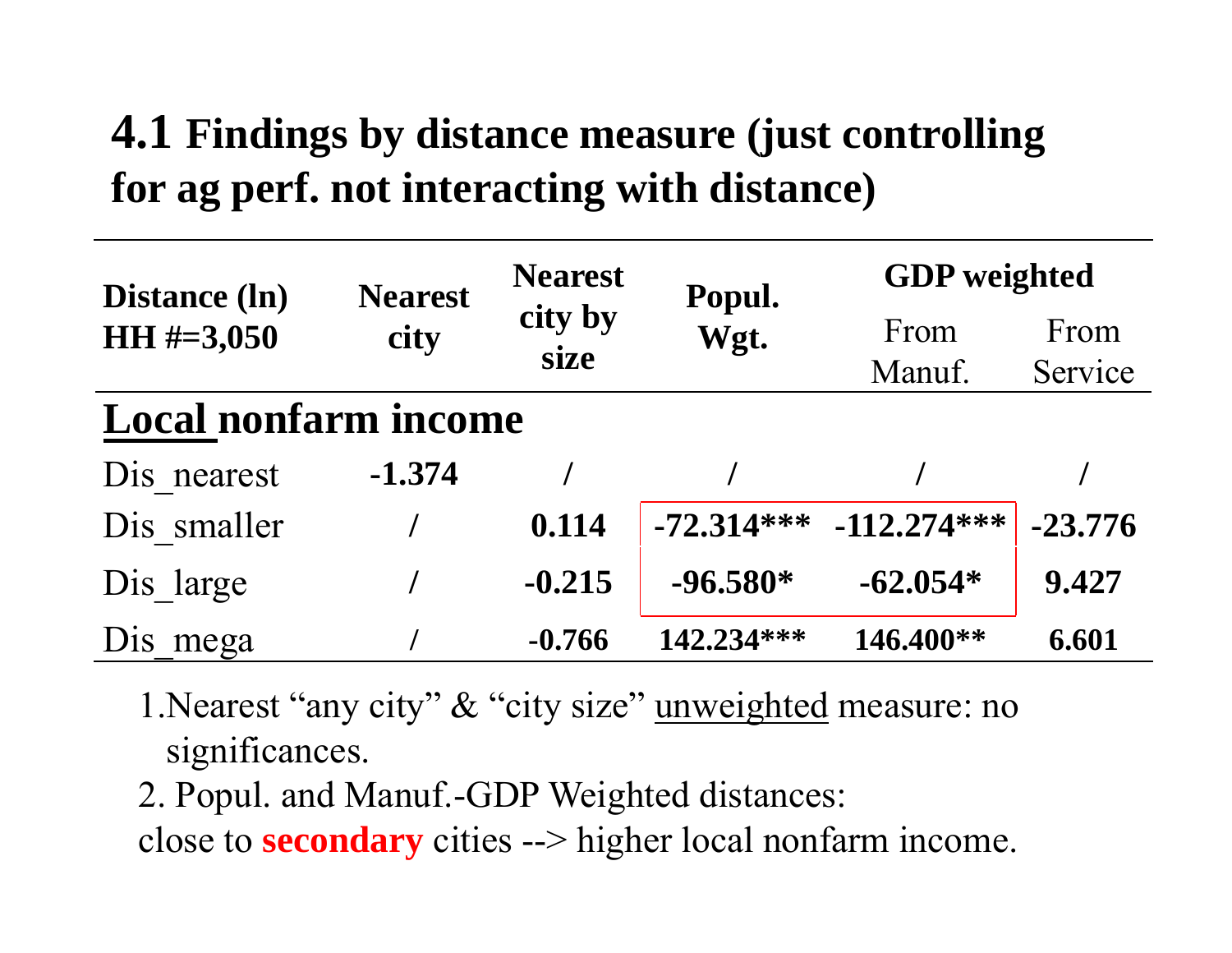## **4.1 Findings by distance measure (just controlling for ag perf. not interacting with distance) (count.)**

| <b>Distance</b> (ln)    | <b>Nearest</b>                  | <b>Nearest</b> | Popul.         | <b>GDP</b> weighted |           |  |
|-------------------------|---------------------------------|----------------|----------------|---------------------|-----------|--|
| HH $\#=3,050$           | city by<br>Wgt.<br>city<br>size |                | From<br>Manuf. | From<br>Service     |           |  |
| <b>Migration income</b> |                                 |                |                |                     |           |  |
| Dis nearest             | $-0.343$                        |                |                |                     |           |  |
| Dis smaller             |                                 | $-0.88$        | 20.62          | 42.507              | $-16.418$ |  |
| Dis large               |                                 | $-0.479$       | 97.713*        | 55.353*             | $-6.709$  |  |
| Dis<br>mega             |                                 | 0.686          | $-121.592**$   | $-101.543**$        | 4.086     |  |

1.Nearest "any city" & "city size" unweighted measure: no significances.

2. Popul. and Manuf.-GDP Weighted distances:

close to **mega** cities --> higher migration nonfarm income**.**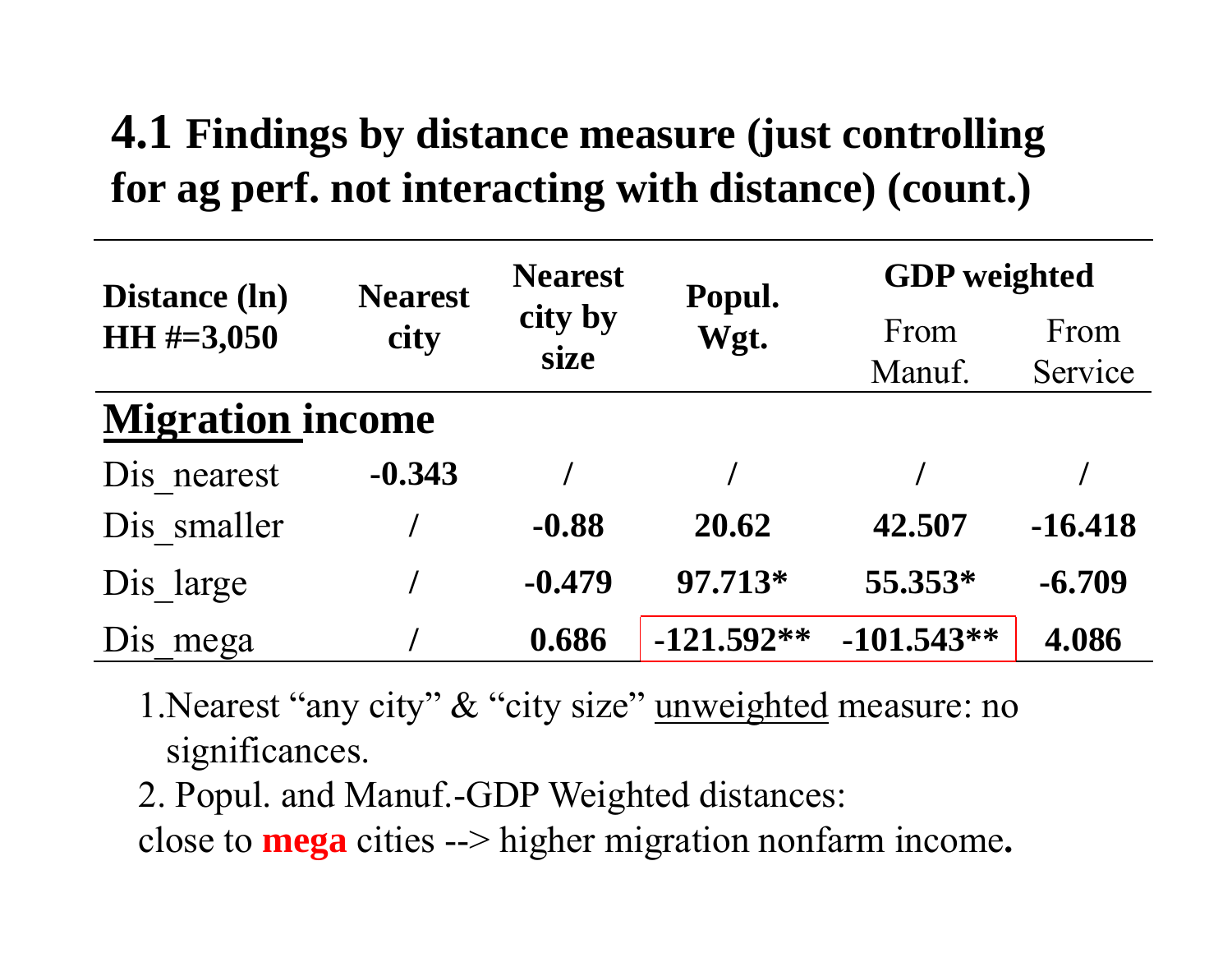# Conclusions from 4.1. (just controlling for ag performance)

1.Stronger linkage between secondary cities and employment generation in rural areas

- 2. Stronger pull effects from mega city on migration
- 3. Above effects may through the effects of aggregation (population) and manufacturing center in the prefecture cities.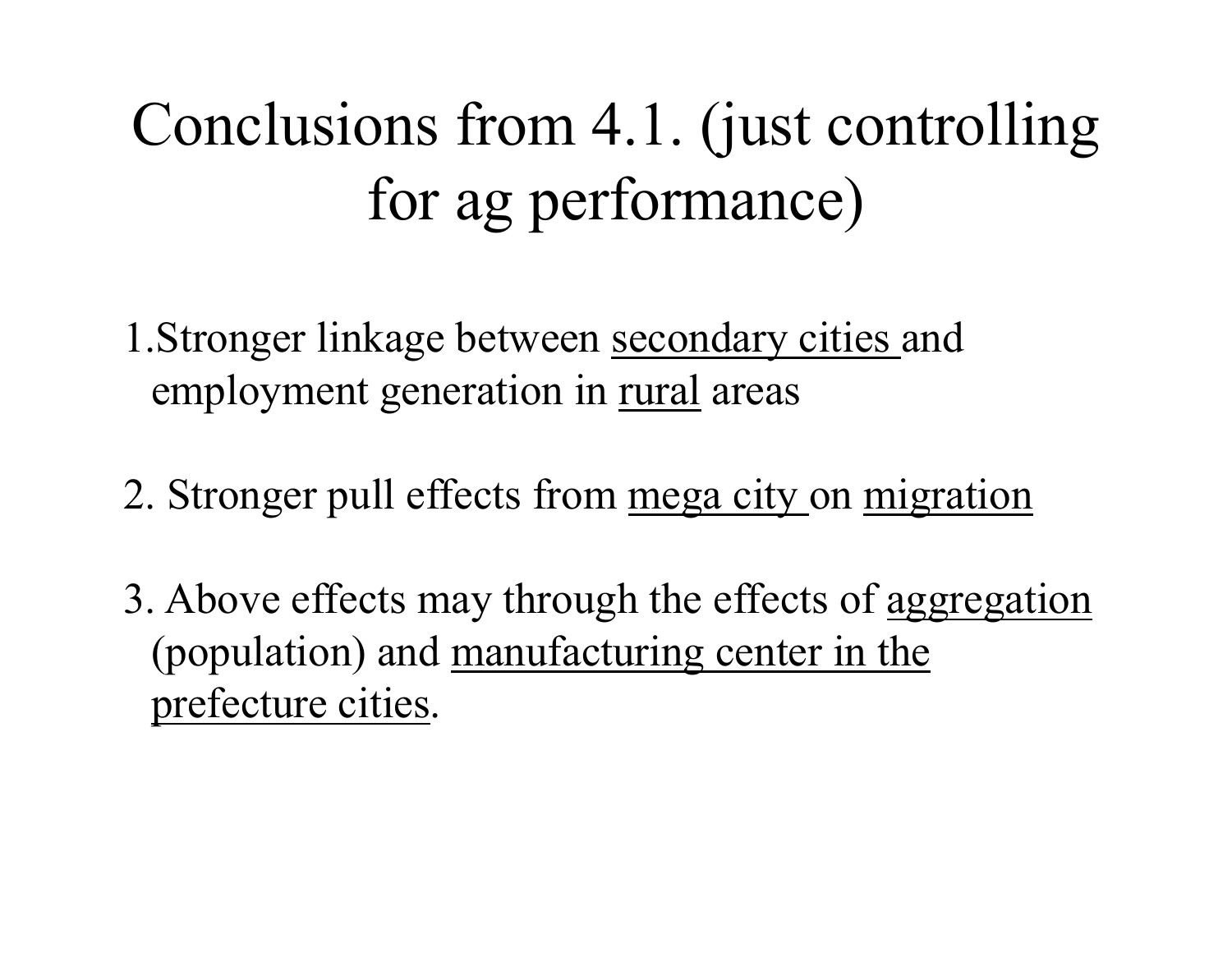## **4.2 Findings w/ interaction distance & ag perf.**

|           | <b>Local nonfarm</b> |               | <b>Migration nonfarm</b> |              |  |
|-----------|----------------------|---------------|--------------------------|--------------|--|
|           | income               |               | income                   |              |  |
| Weights   | Popul.               | GDP Manuf.    | Popul.                   | GDP Manuf.   |  |
| Dis_small | $-107.023***$        | $-131.300***$ | 49.839**                 | 84.555*      |  |
| Dis_large | $-105.527$           | $-60.573$     | 130.872**                | 87.133**     |  |
| Dis_mega  | 171.615**            | 159.583*      | $-172.686***$            | $-167.442**$ |  |
| $AP*D$ s  | 2.553                | 2.895         | $-2.083**$               | $-5.148$     |  |
| $AP*D$ 1  | 4.269                | 1.659         | $-4.663**$               | $-4.215$     |  |
| $AP*D_m$  | $-5.256$             | $-3.617$      | $5.564**$                | 7.796        |  |
| AP        | $-12.039$            | $-7.284$      | 9.186**                  | 12.215       |  |

AP has a positive effect on migration income; and the effects are multiplied by being away from mega cities.